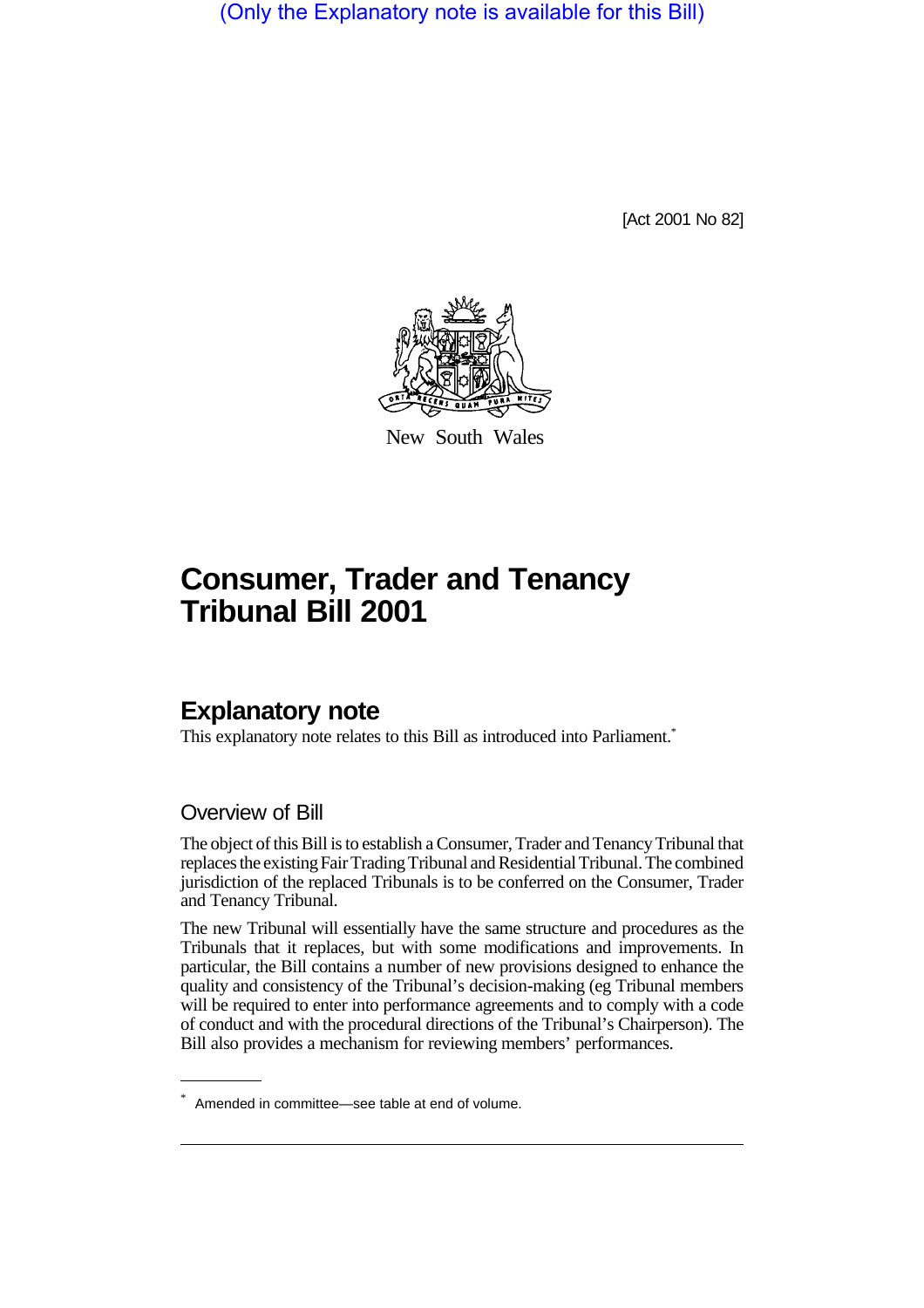Explanatory note

## Outline of provisions

## **Part 1 Preliminary**

**Clause 1** sets out the name (also called the short title) of the proposed Act.

**Clause 2** provides for the commencement of the proposed Act.

**Clause 3** specifies the objects of the proposed Act.

**Clause 4** defines certain words and expressions used in the proposed Act.

# **Part 2 Establishment of Tribunal**

#### **Division 1 Establishment and membership**

**Clause 5** establishes the Consumer, Trader and Tenancy Tribunal and provides that it may exercise the functions that are conferred or imposed in it.

**Clause 6** provides that the Tribunal is to be constituted by a Chairperson, 2 Deputy Chairpersons, senior members and other members. One of the Deputy Chairpersons will be a public servant who is not to hear and determine matters but who is responsible for the financial management of the Tribunal.

**Clause 7** provides for the appointment of the members of the Tribunal by the Governor. A member may be appointed on a full-time or part-time basis.

**Clause 8** provides for the qualifications of the members.

**Clause 9** gives effect to Schedule 3 to the proposed Act which contains provisions relating to performance management and review. Under those provisions, each member (other than the non-sitting Deputy Chairperson) will be required to enter into a performance agreement and to comply with a code of conduct. Those provisions also establish a Peer Review Panel to review certain matters relating to the members.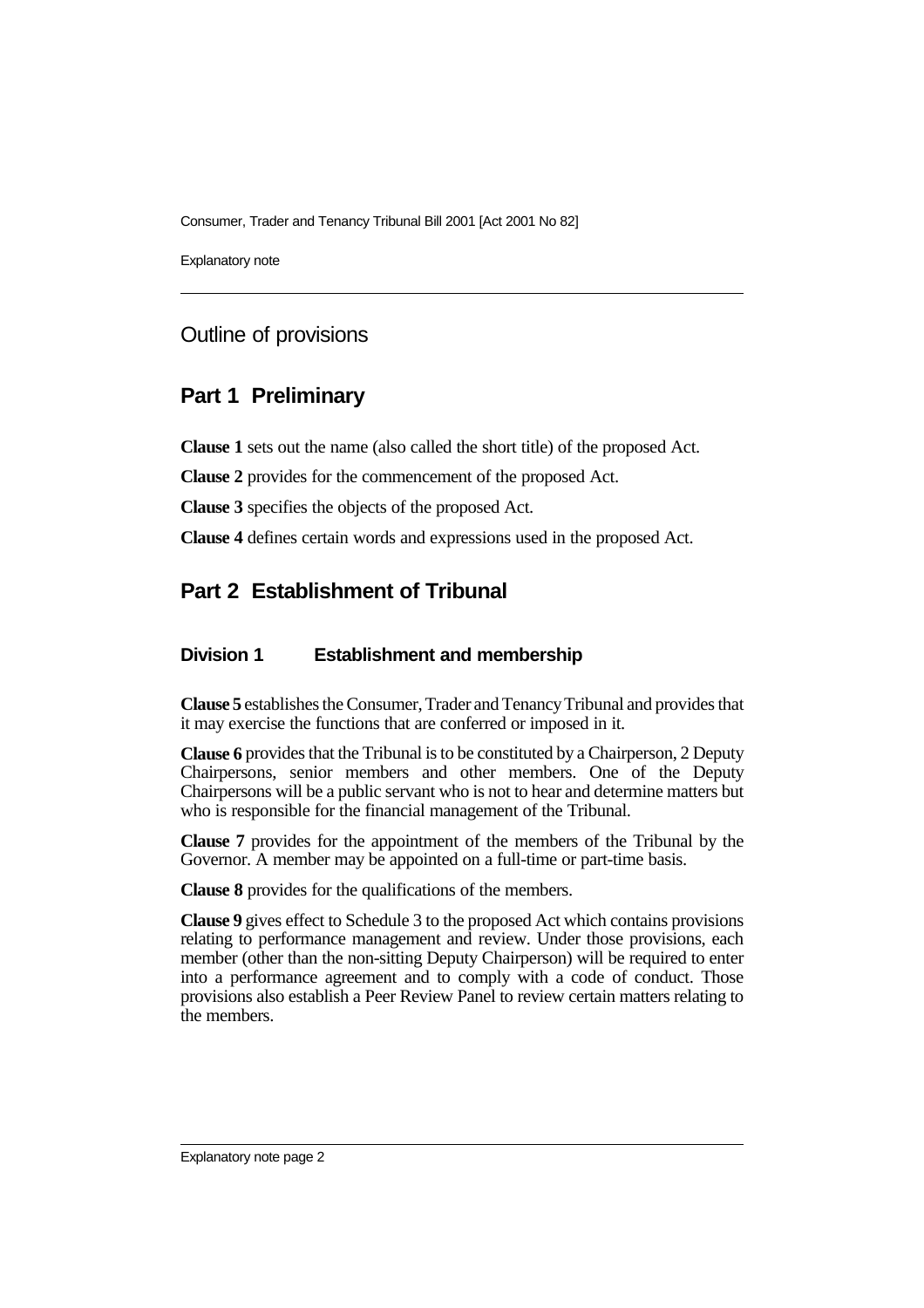Explanatory note

#### **Division 2 Organisation and functions**

**Clause 10** enables the Tribunal to exercise its functions in specialist Divisions as specified in Schedule 1 to the proposed Act and also provides for simultaneous sittings of the Tribunal and its Divisions.

**Clause 11** provides that, for purposes of any proceedings, the Tribunal may be constituted by up to 3 members. The proposed section also enables the Chairperson to determine the constitution of the Tribunal for the purposes of different classes of matters before it.

**Clause 12** specifies the functions of the Chairperson who is responsible for the effective and efficient operation of the Tribunal and the management of its work. The Chairperson also has the specific function of giving procedural directions to the members of the Tribunal (ie directions relating to the practice and procedure to be followed in, and to the actual conduct of, Tribunal proceedings). The Chairperson may also give directions in connection with a range of matters concerning the business of the Tribunal.

**Clause 13** provides for the functions of the Deputy Chairperson (Registry and Administration) who is a non-sitting member of the Tribunal responsible for the effective, efficient and equitable management of the staff and resources of the Tribunal. The Deputy Chairperson will also have the same functions of the Registrar of the Tribunal.

**Clause 14** provides that members of the Tribunal generally have the functions assigned to them under the proposed Act. The proposed section makes it clear that the members must comply with any procedural directions given by the Chairperson.

#### **Division 3 Assessors**

**Clause 15** provides for the appointment of assessors with specialist knowledge in any of the areas over which the Tribunal exercises jurisdiction.

**Clause 16** provides for assessors to make inquiries into, and report on, matters connected with pending proceedings in the Tribunal.

**Clause 17** enables assessors to provide other advice and assistance to the Tribunal.

**Clause 18** provides that any costs payable to an assessor who assists the Tribunal in proceedings are to be paid by the Tribunal unless the regulations provide for such costs to be paid by the parties in the proceedings.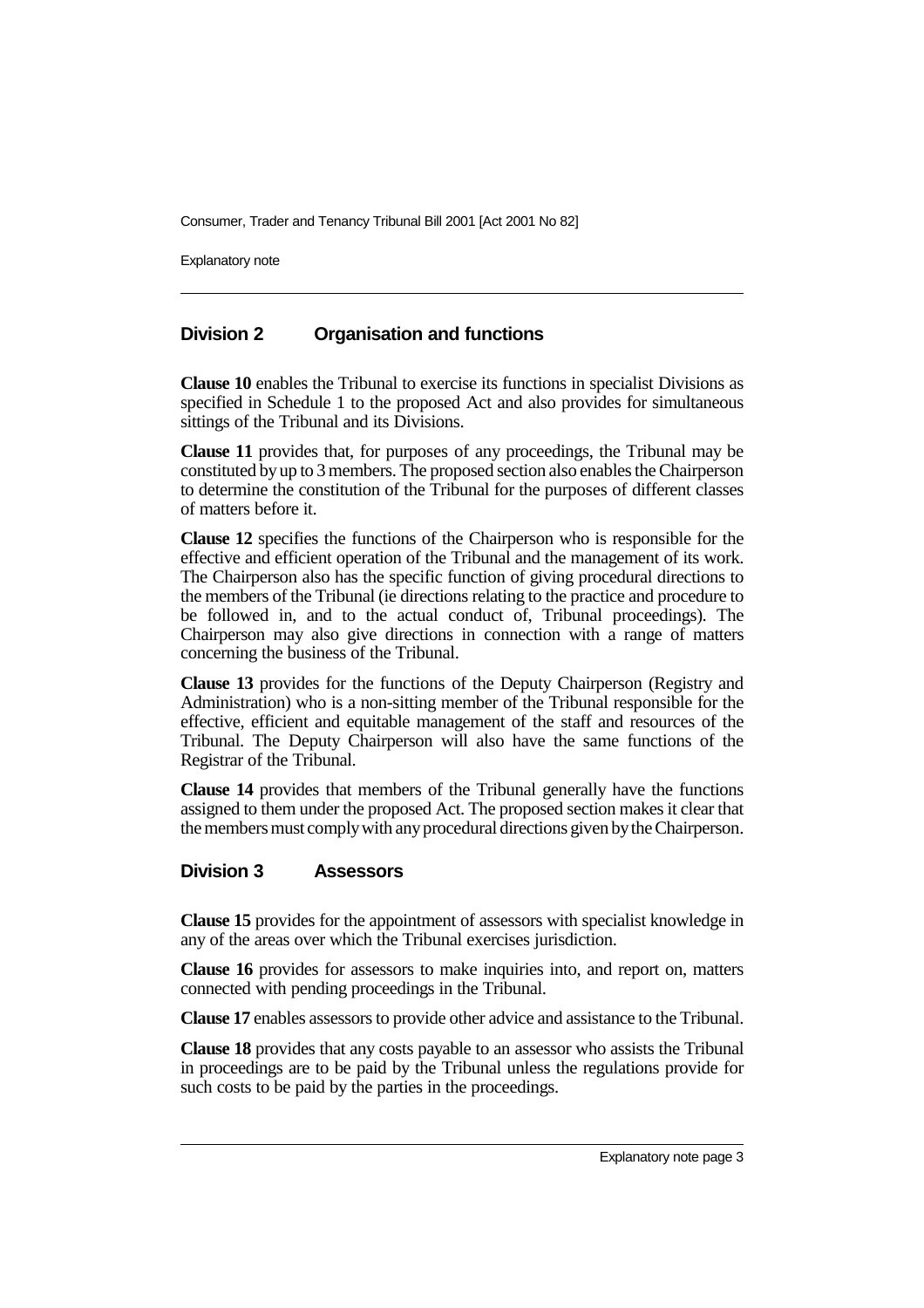Explanatory note

#### **Division 4 Registrar and staff**

**Clause 19** provides for the employment (under Part 2 of the *Public Sector Management Act 1988*) of a Registrar, Deputy Registrars and staff to assist the Tribunal in the exercise of its functions.

**Clause 20** describes the functions of the Registrar and Deputy Registrars. The Registrar, in particular, is responsible for assisting in managing the business and affairs of the Tribunal.

## **Part 3 Jurisdiction of Tribunal**

**Clause 21** states the general jurisdiction of the Tribunal.

**Clause 22** provides for determining the proper forum when a court or another tribunal has concurrent jurisdiction with the Tribunal in a particular matter. A person bringing a claim or seeking to have the Tribunal review the decision of any person or body may generally choose whichever forum the person prefers (the proper forum being determined by where the proceedings are first commenced).

**Clause 23** provides for the transfer of proceedings from the Tribunal to a court that has jurisdiction in the matter or from a court to the Tribunal so long as it has jurisdiction.

## **Part 4 Procedure of Tribunal**

**Clause 24** deals with the general procedure for bringing matters before the Tribunal and for notice to be given of applications.

**Clause 25** for notice of the hearing of a matter to be given to the parties in the proceedings.

**Clause 26** provides for the conduct of certain proceedings, including the service of notices, in relation to parties with a joint liability.

**Clause 27** determines the presiding member in proceedings when the Tribunal is constituted by 2 or 3 members.

**Clause 28** describes the general features of Tribunal proceedings. The Tribunal is not bound by the rules of evidence and is to conduct its business with minimum formality. It has a duty to assist the understanding of the parties in the proceedings

Explanatory note page 4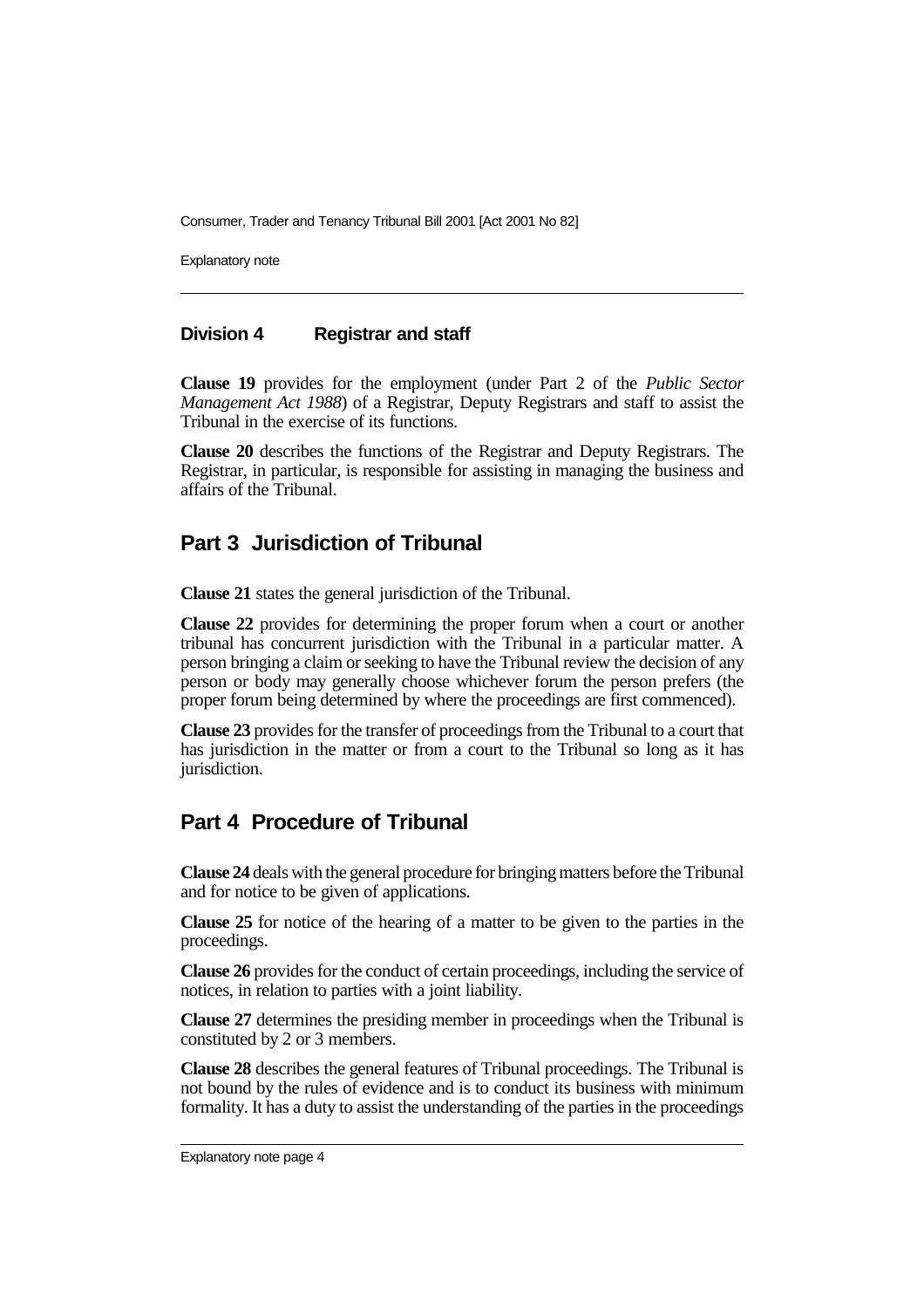Explanatory note

as to the significance of any aspect of the proceedings and to deal with matters as quickly as practicable. The proposed section confers various powers on the Tribunal in connection with its proceedings.

**Clause 29** enables a member to give procedural directions in relation to particular proceedings. Any such directions are subject to the general procedural directions that the Chairperson is required to give.

**Clause 30** enables the Tribunal to take certain action in relation to proceedings in which a party is being unreasonably disadvantaged by the conduct of another party.

**Clause 31** allows the Tribunal to request a report or other assistance from any other person or body in relation to any proceedings.

**Clause 32** enables the Tribunal to allow errors or omissions in pleadings or other documents filed in connection with proceedings to be corrected and to cure irregularities in connection with the commencement or conduct of proceedings.

**Clause 33** provides that Tribunal hearings are generally to be in public, but confers discretion on the Tribunal to order a private or partly private hearing and empowers it to make orders for the suppression of names and facts involved in the proceedings.

**Clause 34** enables the Tribunal in certain cases to dispense with a hearing of any matter and to decide the matter by a review of documentary evidence.

**Clause 35** requires the Tribunal to ensure that the parties in proceedings have a reasonable opportunity to present their cases and to make submissions to the Tribunal.

**Clause 36** deals with representation of parties. The general rule is that the parties in proceedings must present their own cases, but in some cases the Tribunal may make an order permitting a party to be represented by someone else. The Tribunal may also appoint a person to represent a party who belongs to a special class of person as specified in the proposed section (eg an incapacitated person).

**Clause 37** provides for the use of interpreters to assist the Tribunal.

**Clause 38** allows the Tribunal to take evidence by telephone, audio visual link or any other means of communication.

**Clause 39** allows the Tribunal to call evidence of its own motion, to administer oaths and examine and summon witnesses.

**Clause 40** empowers the Registrar to issue summonses to compel the attendance of witnesses or the production of documentary or other evidence.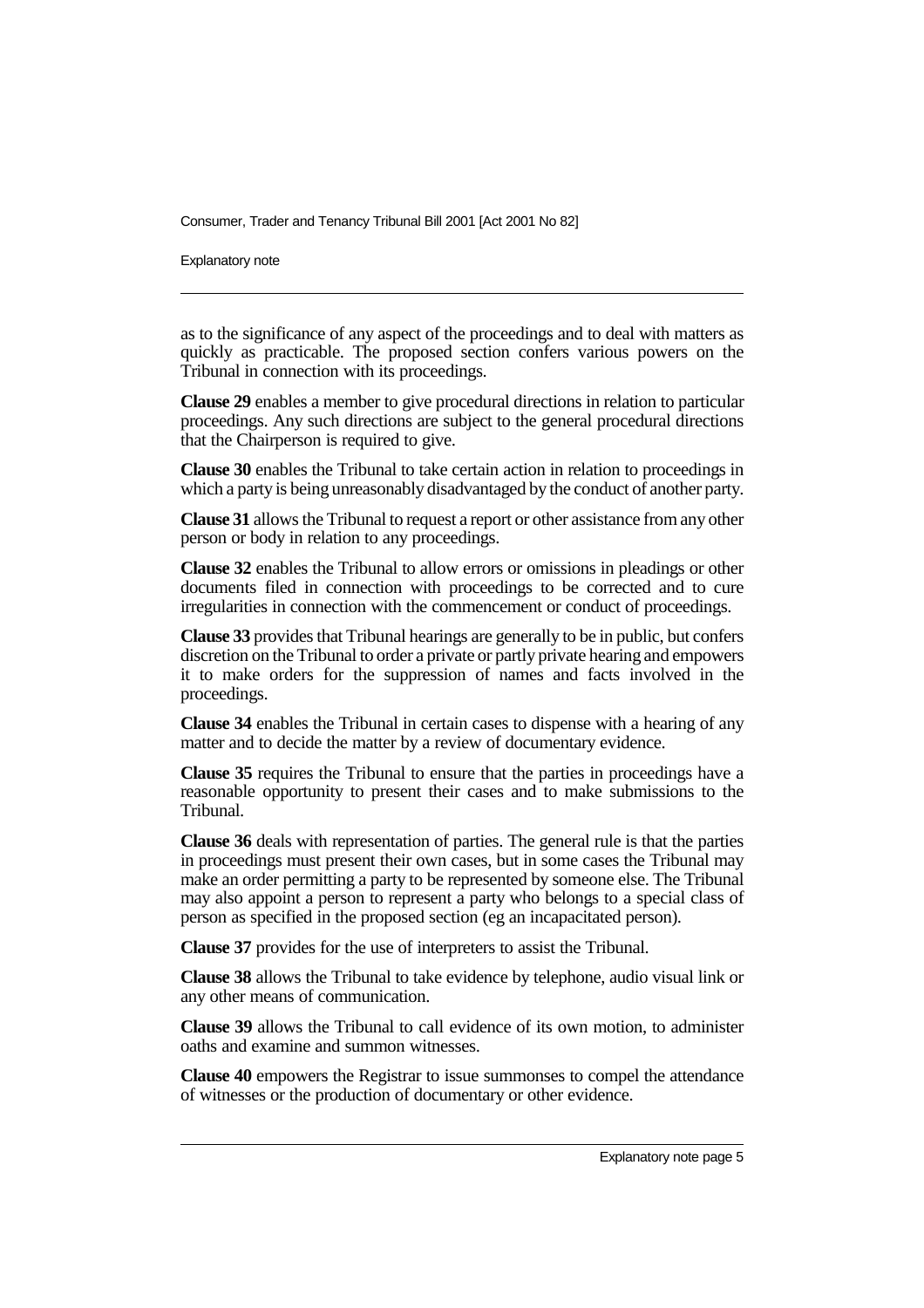Explanatory note

**Clause 41** allows the apprehension by warrant of witnesses who fail to obey a summons.

**Clause 42** specifies what constitutes contempt of the Tribunal.

**Clause 43** provides for the enforcement of certain orders of the Tribunal by enabling the Tribunal to allow a person in whose favour an order is made to renew proceedings if the order is not complied with.

**Clause 44** provides legal practitioners and other persons appearing or testifying before the Tribunal with the same protections and immunities as when they appear or testify before the Supreme Court.

**Clause 45** determines the decision of the Tribunal, when constituted by more than one member, on a matter where opinion is divided.

**Clause 46** allows the Tribunal to reserve its decision in relation to any proceedings.

**Clause 47** confers a general power on the Tribunal, in making any order it is otherwise empowered to make, to attach conditions to the order.

**Clause 48** allows the Tribunal to give effect to agreements between the parties for the settlement of proceedings.

**Clause 49** requires the Tribunal to give notice of its decision in a matter to the parties in the proceedings and also to give its reasons for its decision if requested to do so by either party.

**Clause 50** enables the Tribunal to correct any error discovered in the text of a notice of its decision or statement of its reasons.

**Clause 51** provides that an order made by the Tribunal for the payment of money is, when its particulars are certified by the Registrar and the certificate filed with a court of competent jurisdiction, enforceable as a judgment of that court.

**Clause 52** creates an offence of wilfully contravening or failing to comply with an order of the Tribunal.

**Clause 53** makes provision in relation to costs.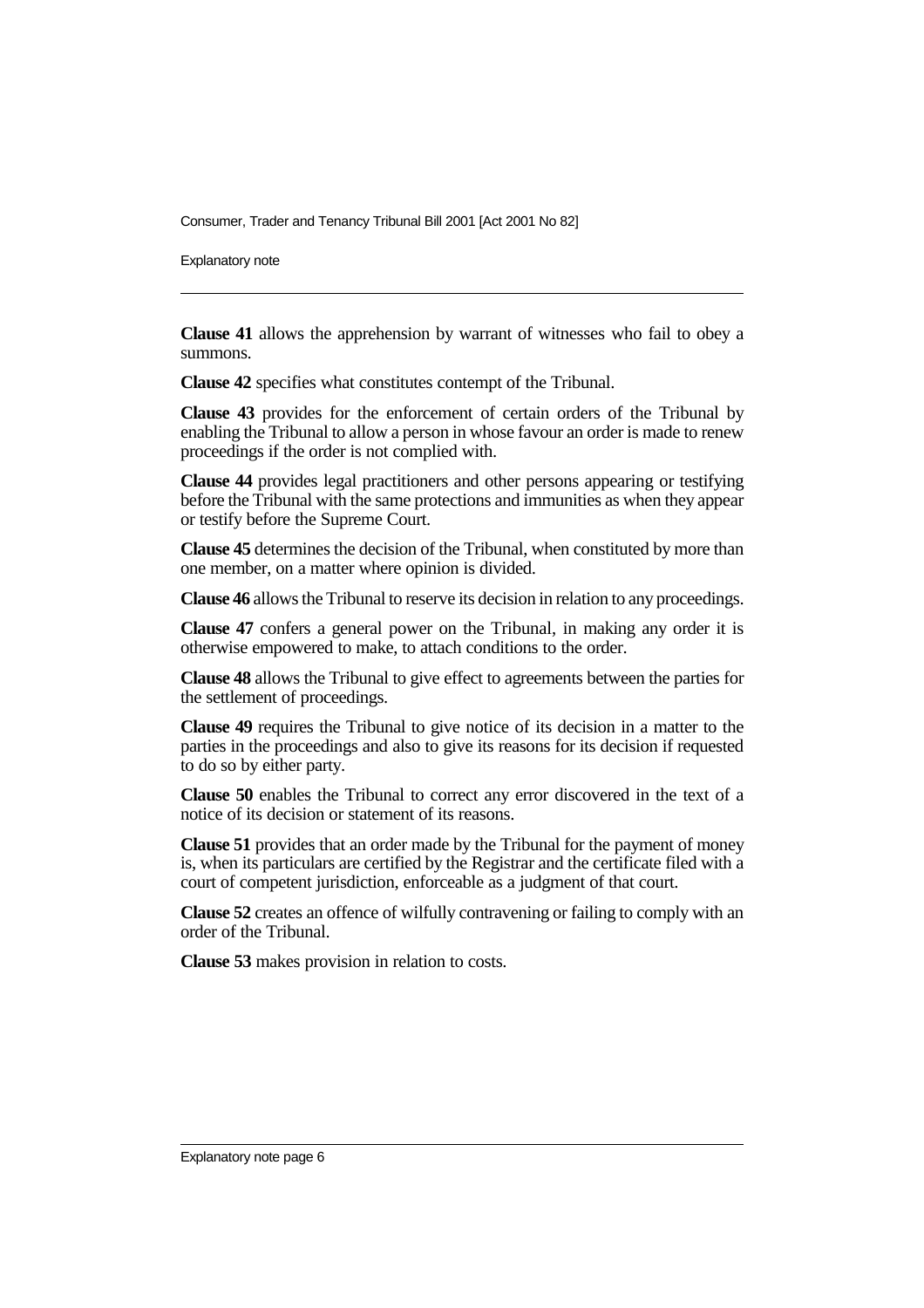Explanatory note

## **Part 5 Alternative dispute resolution**

#### **Division 1 Conciliation and preliminary measures**

**Clause 54** imposes a duty on the Tribunal to attempt to bring the parties to a dispute to a settlement without the need for further proceedings.

**Clause 55** provides for the holding of preliminary conferences between the parties before the hearing of a matter before the Tribunal as a means of attempting to achieve early settlement.

#### **Division 2 Mediation and neutral evaluation**

**Clause 56** defines certain expressions for the purposes of the proposed Division.

**Clause 57** specifies the difference between *mediation* and *neutral evaluation*. In a mediation, the mediator presides over a negotiation process in which the parties are encouraged to come to a resolution of their dispute. In a neutral evaluation, the evaluator attempts to simplify the issues, isolate the relevant principles that will determine the outcome of the dispute and evaluate each party's probability of success.

**Clause 58** provides for the appointment of the persons who will conduct mediation sessions and neutral evaluation sessions.

**Clause 59** allows the Tribunal to refer matters for mediation or neutral evaluation.

**Clause 60** provides that the costs of mediation or neutral evaluation are to be borne by the Tribunal except to the extent provided by the regulations.

**Clause 61** allows the Tribunal to make orders giving effect to any compromise arrived at in a mediation or neutral evaluation of a dispute.

**Clause 62** extends to mediation sessions and neutral evaluations the same privilege with regard to defamation as exists in relation to legal proceedings.

**Clause 63** restricts the disclosure, by a mediator or neutral evaluator, of information obtained in a mediation session or neutral evaluation.

**Clause 64** provides that the proposed Division does not prevent the relevant parties from seeking other means of resolving their dispute.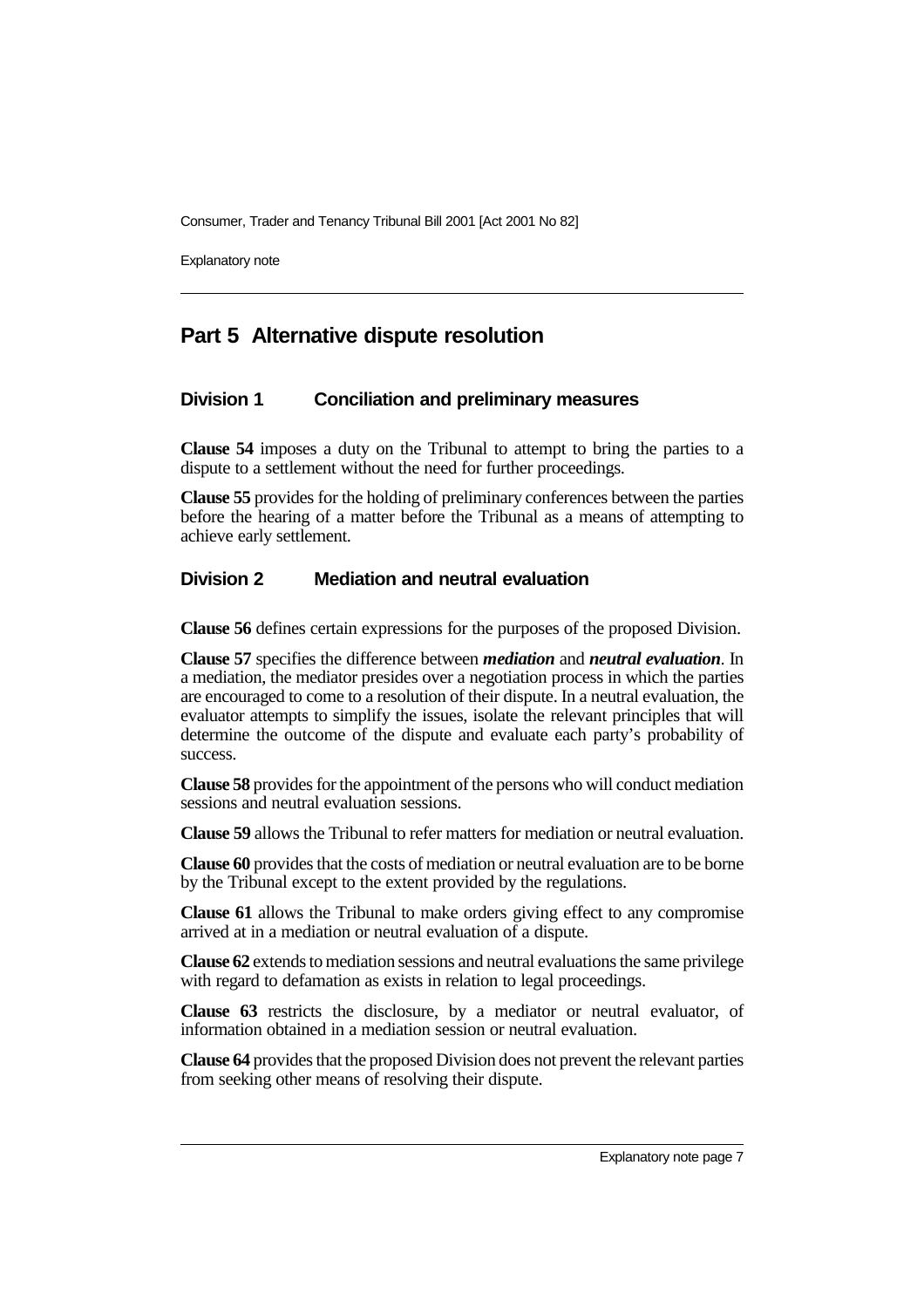Explanatory note

## **Part 6 Appeals and rehearings**

**Clause 65** provides that there is no appeal from the Tribunal by proceedings in the nature of the prerogative writs or by proceedings in equity except to the extent that the Tribunal's jurisdiction is disputed.

**Clause 66** provides a right of appeal to the Supreme Court on a matter of law in certain cases.

**Clause 67** allows the Tribunal to refer any matter of law to the Supreme Court for determination.

**Clause 68** provides for the rehearing of completed proceedings in certain cases where the Chairperson is satisfied that a substantial injustice has been suffered by the party applying for the rehearing. If significant new evidence is being relied on, the applicant must establish or provide the new evidence in support of the application. The Chairperson's decision to grant or refuse an application for a rehearing is an administrative decision that is not part of the Tribunal's proceedings in any way. The rehearing of a matter does not give rise to any further rehearing.

**Clause 69** provides that an appeal or application for a rehearing does not stay the decision against which the appeal or application is brought unless the Chairperson or the Supreme Court hearing the appeal or determining the application otherwise orders.

# **Part 7 Miscellaneous**

**Clause 70** applies certain provisions of the *Evidence Act 1995* to the Tribunal in connection with the production of documents.

**Clause 71** makes it an offence for a person, in Tribunal proceedings or in any application under the proposed Act, to provide any information or to make any statement that is false or misleading.

**Clause 72** requires the Tribunal to provide information in certain circumstances.

**Clause 73** makes it an offence for a person to disclose information obtained in exercising a function under the proposed Act.

**Clause 74** provides that the proposed Act is to bind the Crown.

**Clause 75** provides for a seal of the Tribunal, of which judicial notice may be taken.

Explanatory note page 8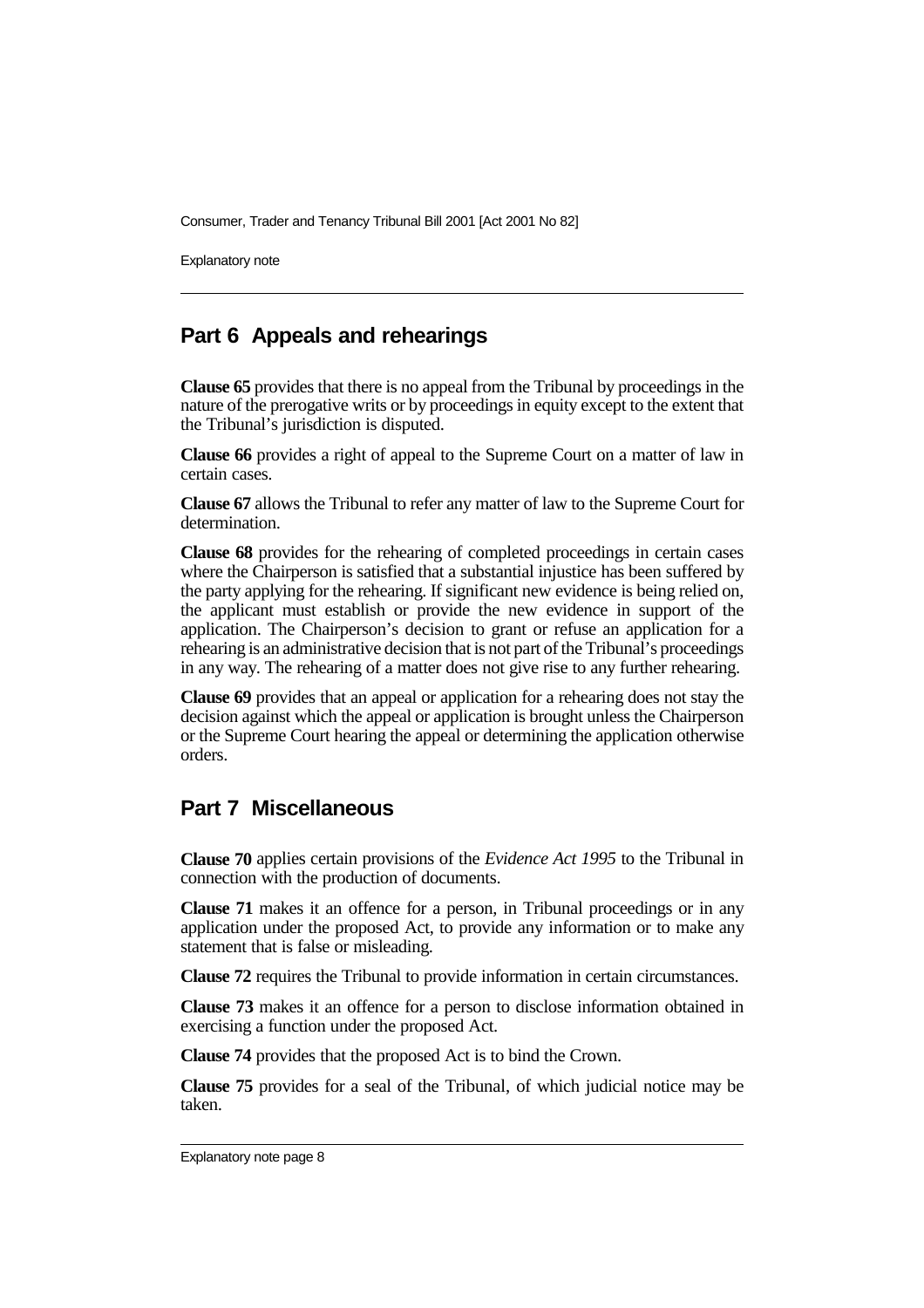Explanatory note

**Clause 76** provides for the authentication of documents of the Tribunal (otherwise than by its seal) by signature of any member or the Registrar.

**Clause 77** provides that proof is not required in legal proceedings of certain matters relating to the Tribunal.

**Clause 78** provides for the giving of notices and lodgment of documents for the purposes of the proposed Act.

**Clause 79** provides for the return of documents used in evidence before the Tribunal.

**Clause 80** provides for the payment of allowances and expenses to witnesses who are required to appear before the Tribunal.

**Clause 81** enables the Tribunal to extend the period of time for the doing of anything under any Act in respect of which the Tribunal has jurisdiction.

**Clause 82** provides that proceedings for an offence under the proposed Act or the regulations are to be taken before a Local Court.

**Clause 83** protects Tribunal members and registry officers from being liable for acts and omissions in exercising their functions.

**Clause 84** provides for an annual report to be submitted to Parliament concerning the work and activities of the Tribunal.

**Clause 85** allows the Chairperson to report to the Minister or to the Director-General of the Department of Fair Trading concerning matters arising under the administration of the proposed Act or affecting the jurisdiction of the Tribunal or that the Chairperson considers to be in the public interest.

**Clause 86** enables regulations to be made under the proposed Act.

**Clause 87** provides for the form of documents to be used for the purposes of the proposed Act.

**Clause 88** repeals the *Fair Trading Tribunal Act 1998*, the *Residential Tribunal Act 1998* and the regulations under those Acts.

**Clause 89** gives effect to the Schedule containing savings, transitional and other provisions.

**Clause 90** gives effect to the Schedule containing consequential amendments to Acts.

**Clause 91** requires a review of the proposed Act to be undertaken after 3 years.